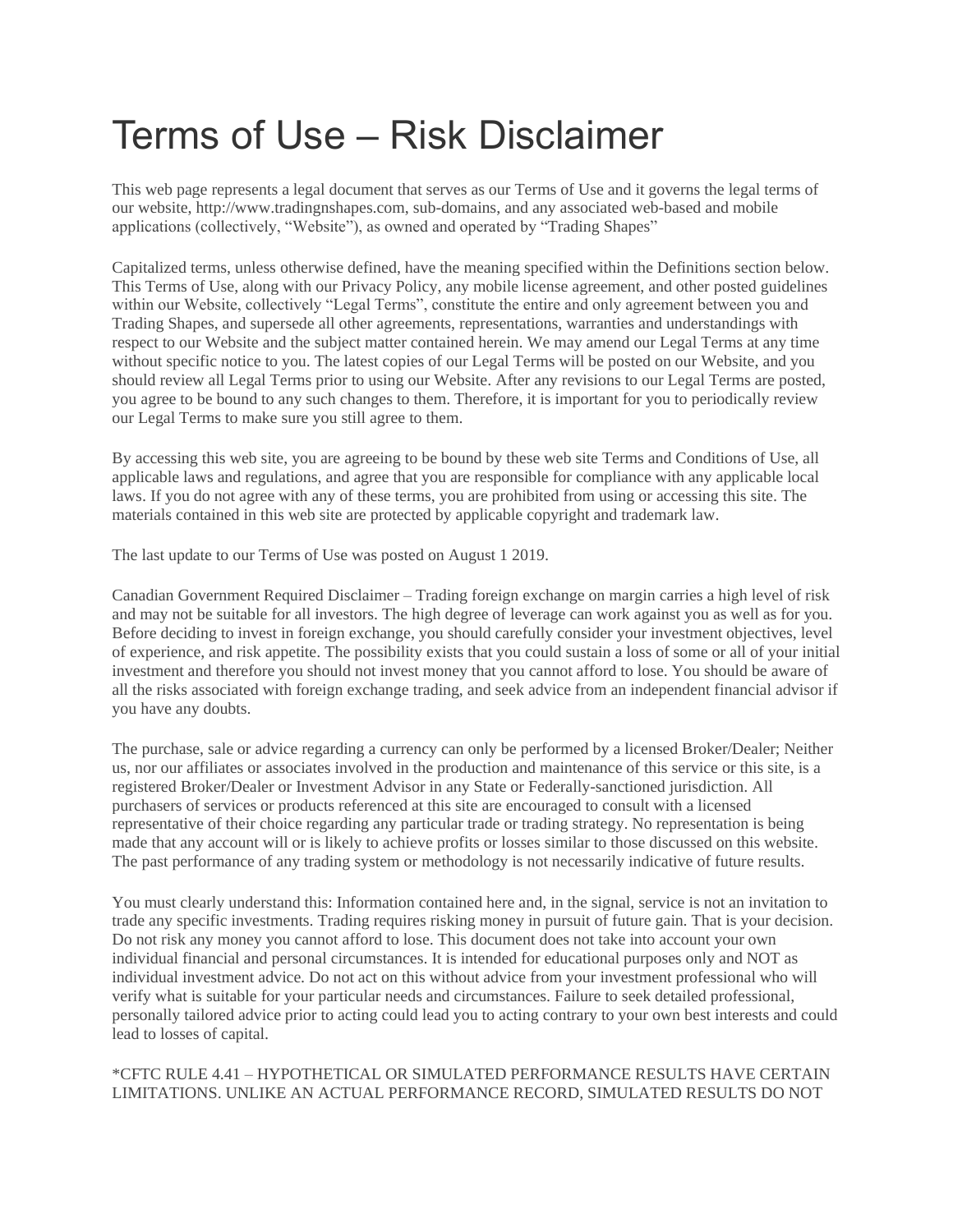REPRESENT ACTUAL TRADING. IN ADDITION, SINCE THE TRADES HAVE NOT BEEN EXECUTED, THE RESULTS MAY HAVE UNDER-OR-OVER COMPENSATED FOR THE IMPACT OF ANY OF THE CERTAIN MARKET FACTORS, SUCH AS LACK OF LIQUIDITY. SIMULATED TRADING PROGRAMS IN GENERAL ARE ALSO SUBJECT TO THE FACT THAT THEY ARE DESIGNED WITH THE BENEFIT OF HINDSIGHT. NO REPRESENTATION IS BEING MADE THAT ANY ACCOUNT WILL OR IS LIKELY TO ACHIEVE PROFIT OR LOSSES SIMILAR TO THOSE SHOWN.

No representation is being made that any account will or is likely to achieve profits or losses similar to those shown. In fact, there are frequently sharp differences between hypothetical performance results and the actual results subsequently achieved by any particular trading program. Hypothetical trading does not involve financial risk, and no hypothetical trading record can completely account for the impact of financial risk in actual trading.

All information on our website, Facebook, or the telegram groups that Trading Shapes offers is for educational purposes only and is not intended to provide financial advice. Any statements about profits or income, expressed or implied, does not represent a guarantee. Your actual trading may result in losses as no trading system is guaranteed. You accept full responsibilities for your actions, trades, profit or loss.

# **Definitions**

The terms "us" or "we" or "our" refers to Trading Shapes, the owner of the Website.

A "Visitor" is someone who merely browses our Website, but has not registered as Member.

A "Member" is an individual that has registered with us to use our Service.

Our "Service" represents the collective functionality and features as offered through our Website to our Members. A "User" is a collective identifier that refers to either a Visitor or a Member.

All text, information, graphics, audio, video, and data offered through our Website are collectively known as our "Content".

#### Use License

- 1. Permission is granted to temporarily download one copy of the marketing materials (information or software) on Trading Shapes' web site for personal, non-commercial transitory viewing only. This is the grant of a license, not a transfer of title, and under this license you may not:
	- 1. modify or copy the materials;
	- 2. use the materials for any commercial purpose, or for any public display (commercial or noncommercial);
	- 3. attempt to decompile or reverse engineer any software contained on Trading Shapes' web site;
	- 4. remove any copyright or other proprietary notations from the materials; or
	- 5. transfer the materials to another person or "mirror" the materials on any other server.
- 2. This license shall automatically terminate if you violate any of these restrictions and may be terminated by Trading Shapes at any time. Upon terminating your viewing of these materials or upon the termination of this license, you must destroy any downloaded materials in your possession whether in electronic or printed format.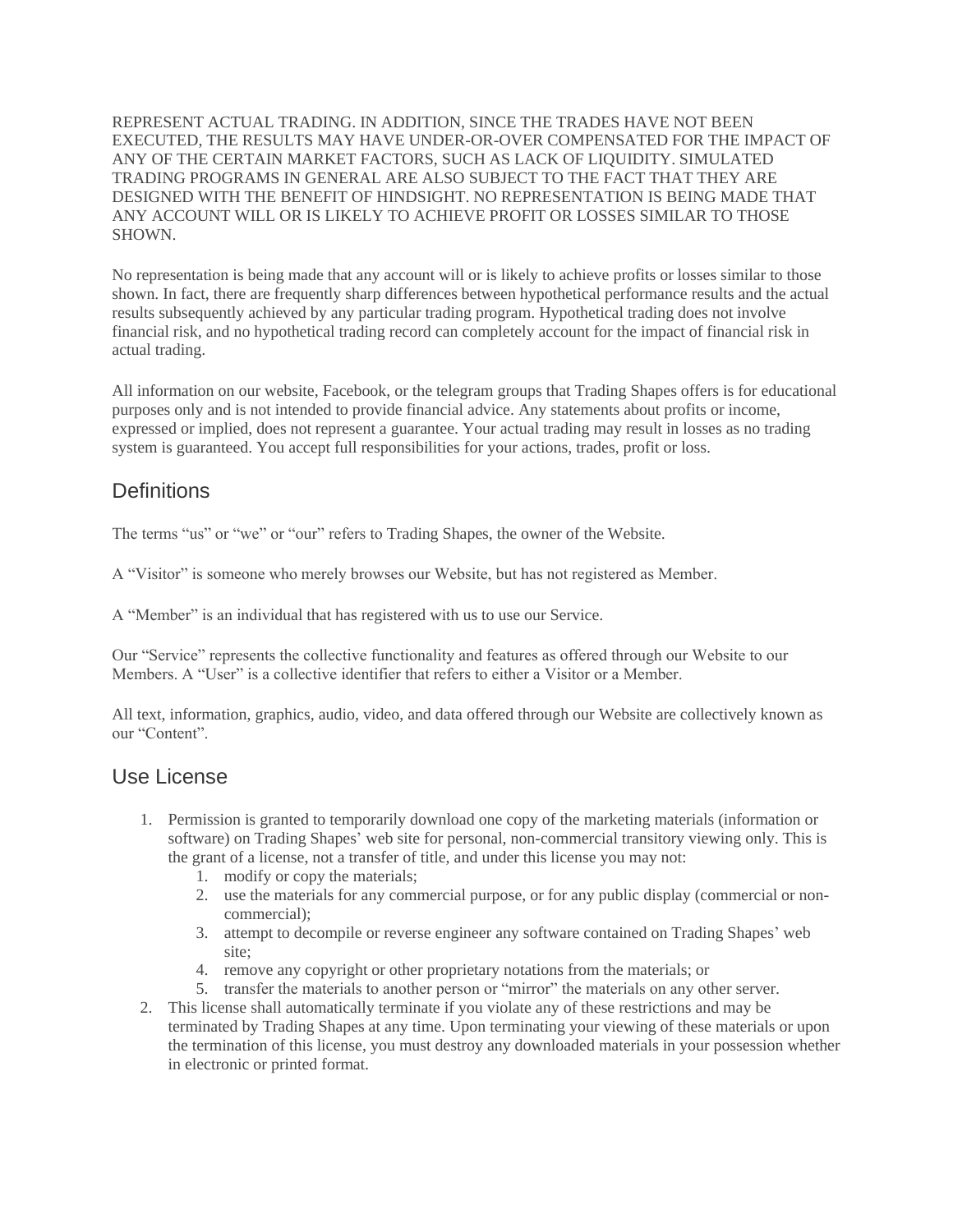## Restricted Uses

Listing of offered products on the Website could be used only for lawful purposes by Users of the Website. You could not frame or utilize framing techniques to enclose any hallmark, logo, copyrighted image, or most proprietary details (consisting of images, text, page layout, or type) of Trading Shapes without express composed consent. You might not use any meta tags or any various other "unseen text" utilizing Trading Shapes' name or trademarks without the express written consent of Trading Shapes. You agree not to offer or modify any content found on the Website consisting of, however not limited to, names of Users and Content, or to recreate, display, openly perform, distribute, or otherwise make use of the Material, in any way for any public function, in connection with services or products that are not those of Trading Shapes, in other way that is likely to trigger confusion among consumers, that disparages or challenges The Trading Shapes or its licensors, that dilutes the strength of Trading Shapes or its licensor's residential property, or that otherwise infringes Trading Shapes or its licensor's copyright rights. You also agree to abstain from abusing any of the material that appears on the Site. The use of the Material on any other website or in a networked computer system environment for any purpose is prohibited. Any code that Trading Shapes develops to generate or show any Material of the pages making up the Site is likewise secured by Trading Shapes' copyright, and you may not copy or adjust such code.

Trading Shapes has no duty to keep track of any products published, transferred, or connected to or with the Site. If you think that something on the Website breaches these Terms please contact our marked representative as set forth below.

If alerted by a User of any products which allegedly do not conform to these Terms, Trading Shapes could in its single discernment explore the allegation and figure out whether to take other actions or ask for the removal or get rid of the Content. Trading Shapes has no liability or duty to Individuals for efficiency or nonperformance of such activities.

## Electronic Communication

You are connecting with us electronically when you go to the Site or send out emails to us. You consent to get interactions from us online. We will connect with you by email or by uploading notifications on the Site. You concur that all contracts notifications, disclosure, and various other communicates that we provide to you digitally please any legal requirements that such communications be in writing.

#### Your Account

If you utilize the Website, you are accountable for maintaining the confidentiality of your account and password and you accept responsibility for all activities that happen under your account and password. You also accept not to reveal any personally identifiable information, consisting of, however not limited to, first and last names, credentials, or various other details of a personal nature ("Personal Data") from the Site. Your disclosure of any Personal Data on the website might result in the immediate termination of your account. Trading Shapes additionally reserves the right to refuse service, terminate accounts, and remove or edit Content at its sole discernment.

Trading Shapes does not guarantee the truthfulness or represent, precision, or dependability of Content on the site, consisting of Personal Data. Each Individual is accountable for upgrading and changing any pertinent account info when essential to preserve the truthfulness, precision, or reliability of the details.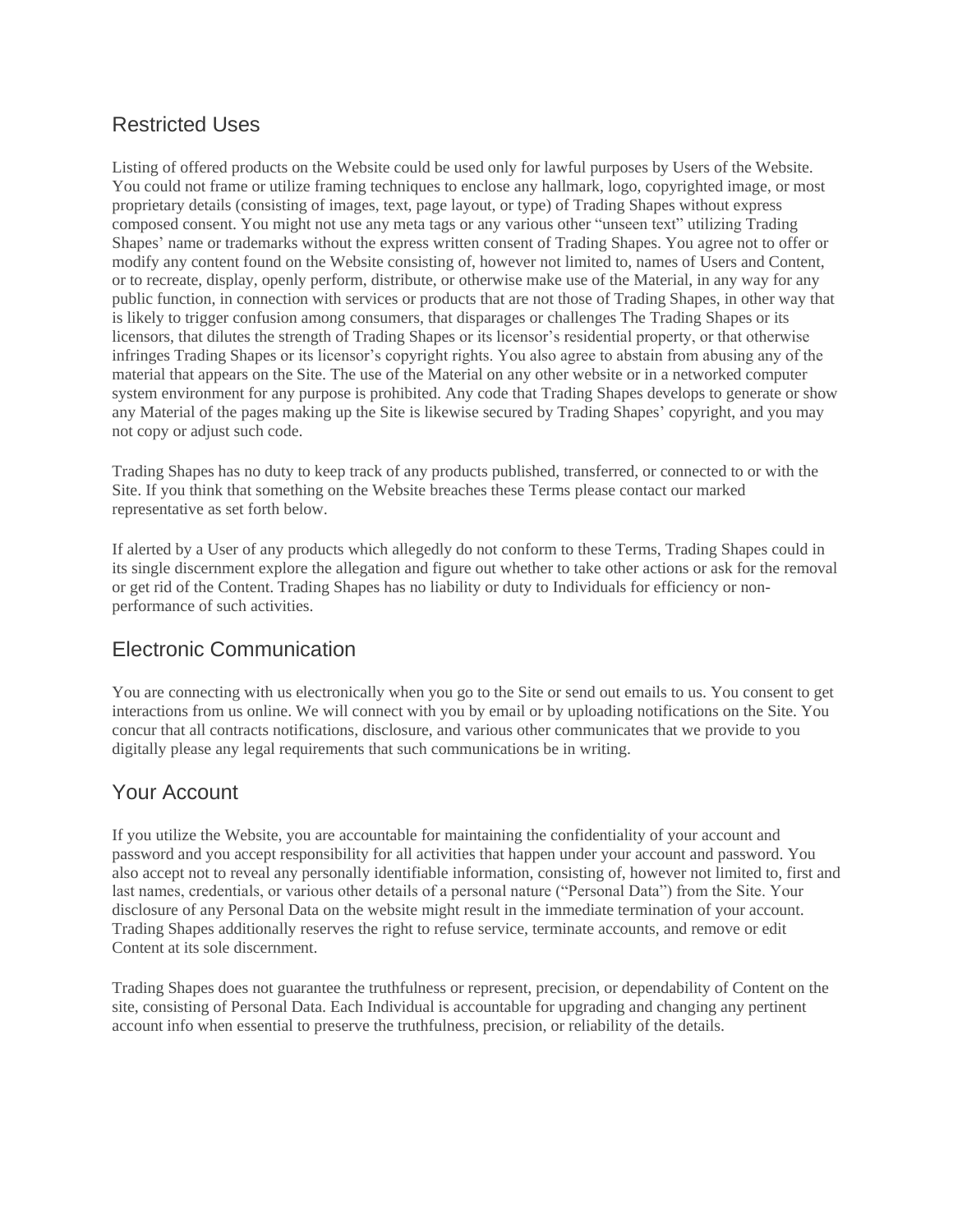# Reviews, Comments, and Other Material

Registered Users of the Website might post evaluations and remarks of a product and services purchased by means of the Website, so long as the Material is not unlawful, profane, threatening, defamatory, an invasive of privacy, infringing of intellectual property rights, or otherwise injurious to third parties or objectionable and does not include or include industrial solicitation, mass mailings, or any type of "spam." You may not use another User's account to impersonate a User or entity, or otherwise deceived as to the origin of the opinions. Trading Shapes books the right (however is not bound) to eliminate or modify such Material, but does not regularly examine posted Material.

If you post an evaluation or send comments, and unless suggests otherwise, you grant Trading Shapes a nonexclusive, royalty-free, permanent, irrevocable, and completely sublicensable right to utilize, recreate, modify, adjust, release, equate, create derivative works from, distribute, and screen such content throughout the world, in any media. You grant Trading Shapes and sublicenses the right to utilize your name in connection with such Material, if they choose. You represent and require that You own or otherwise control all the rights to the content that You post; that the content is accurate; that use of the content You supply does not violate this policy and will not trigger injury to anyone or entity; which You will indemnify Trading Shapes for all claims resulting from Content You supply. Trading Shapes has the right but not the commitment to edit and keep track of or eliminate any task or Material. Trading Shapes takes no duty and assumes no liability for any content published by You or any 3rd party.

# Legal Compliance

You agree to comply with all applicable domestic and international laws, statutes, ordinances, and regulations regarding your use of our Website. Trading Shapes reserves the right to investigate complaints or reported violations of our Legal Terms and to take any action we deem appropriate, including but not limited to canceling your Member account, reporting any suspected unlawful activity to law enforcement officials, regulators, or other third parties and disclosing any information necessary or appropriate to such persons or entities relating to your profile, email addresses, usage history, posted materials, IP addresses and traffic information, as allowed under our Privacy Policy.

## Intellectual Property

Our Website may contain our service marks or trademarks as well as those of our affiliates or other companies, in the form of words, graphics, and logos. Your use of our Website does not constitute any right or license for you to use such service marks/trademarks, without the prior written permission of the corresponding service mark/trademark owner. Our Website is also protected under international copyright laws. The copying, redistribution, use or publication by you of any portion of our Website is strictly prohibited. Your use of our Website does not grant you ownership rights of any kind in our Website.

## Revisions and Errata

The materials appearing on Trading Shapes' web site could include technical, typographical, or photographic errors. Trading Shapes does not warrant that any of the materials on its web site are accurate, complete, or current. Trading Shapes may make changes to the materials contained on its web site at any time without notice. Trading Shapes does not, however, make any commitment to update the materials.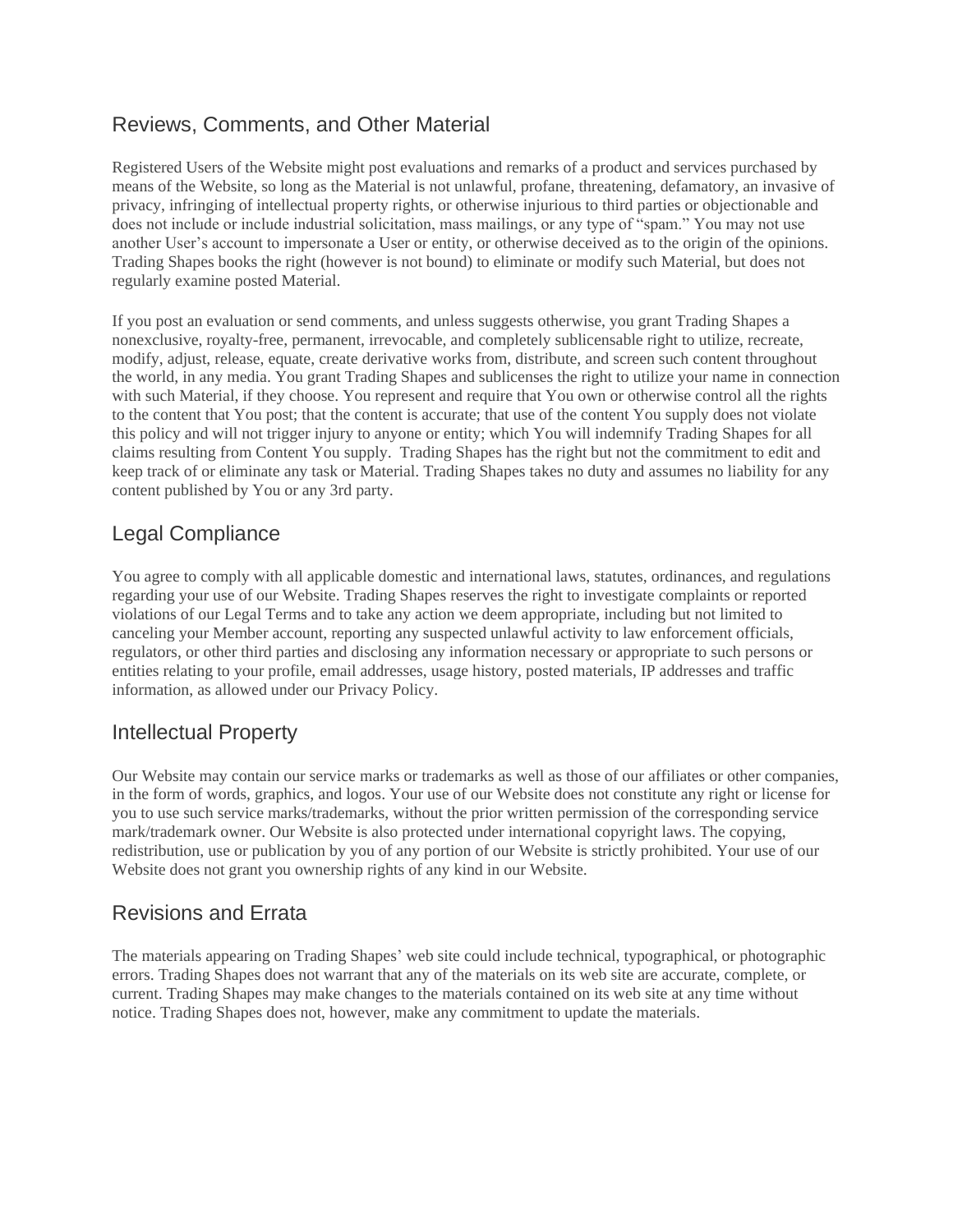#### **Disclaimer**

The materials on Trading Shapes' web site are provided "as is" Trading Shapes makes no warranties, expressed or implied, and hereby disclaims and negates all other warranties, including without limitation, implied warranties or conditions of merchantability, fitness for a particular purpose, or non-infringement of intellectual property or other violation of rights. Further, Trading Shapes does not warrant or make any representations concerning the accuracy, likely results, or reliability of the use of the materials on its Internet web site or otherwise relating to such materials or on any sites linked to this site. The Site serves as a venue for Individuals to purchase distinct service or products. Neither Trading Shapes nor the Site has control over the quality or fitness for a particular function of a product. Trading Shapes likewise has no control over the accuracy, reliability, completeness, or timeliness of the User-submitted details and makes no representations or warranties about any info on the Site.

THE WEBSITE AND ALL DETAILS, CONTENT, MATERIALS, PRODUCTS (INCLUDING SOFTWARE APPLICATION) AND SERVICES CONSISTED OF ON OR OTHERWISE MADE AVAILABLE TO YOU THROUGH THIS SITE ARE PROVIDED BY Trading Shapes ON AN "AS IS" AND "AS AVAILABLE" BASIS, UNLESS OTHERWISE SPECIFIED IN WRITING. Trading Shapes MAKES NO REPRESENTATIONS OR WARRANTIES OF ANY KIND, EXPRESS OR IMPLIED, ABOUT THE OPERATION OF THIS SITE OR THE INFO, MATERIAL, MATERIALS, PRODUCTS (INCLUDING SOFTWARE) OR SERVICES CONSISTED OF ON OR OTHERWISE MADE AVAILABLE TO YOU THROUGH THIS SITE, UNLESS OTHERWISE POINTED OUT IN WRITING. YOU EXPRESSLY AGREE THAT YOUR USE OF THIS WEBSITE IS AT YOUR OWN RISK.

## Links to Other Websites

Our Website may contain links to third party websites. These links are provided solely as a convenience to you. By linking to these websites, we do not create or have an affiliation with, or sponsor such third-party websites. The inclusion of links within our Website does not constitute any endorsement, guarantee, warranty, or recommendation of such third-party websites. Trading Shapes has no control over the legal documents and privacy practices of third-party websites; as such, you access any such third-party websites at your own risk.

## Site Terms of Use Modifications

Trading Shapes may revise these terms of use for its web site at any time without notice. By using this web site, you are agreeing to be bound by the then current version of these Terms and Conditions of Use.

## **Indemnity**

You accept defend, indemnify, and hold safe Trading Shapes, its affiliates, and their corresponding officers, directors, agents and workers, from and against any claims, actions or demands, including without limitation affordable legal, accounting, and other provider charges, affirming or resulting from (i) any Content of most material You offer to the Site, (ii) Your use of any Content, or (iii) Your breach of the terms of these Terms. Trading Shapes will provide notice to You promptly of any such claim, match, or case.

# General Terms

Our Legal Terms shall be treated as though it were executed and performed in Canada and shall be governed by and construed in accordance with the laws of Canada without regard to conflict of law principles. In addition, you agree to submit to the personal jurisdiction and venue of such courts. Any cause of action by you with respect to our Website, must be instituted within one (1) year after the cause of action arose or be forever